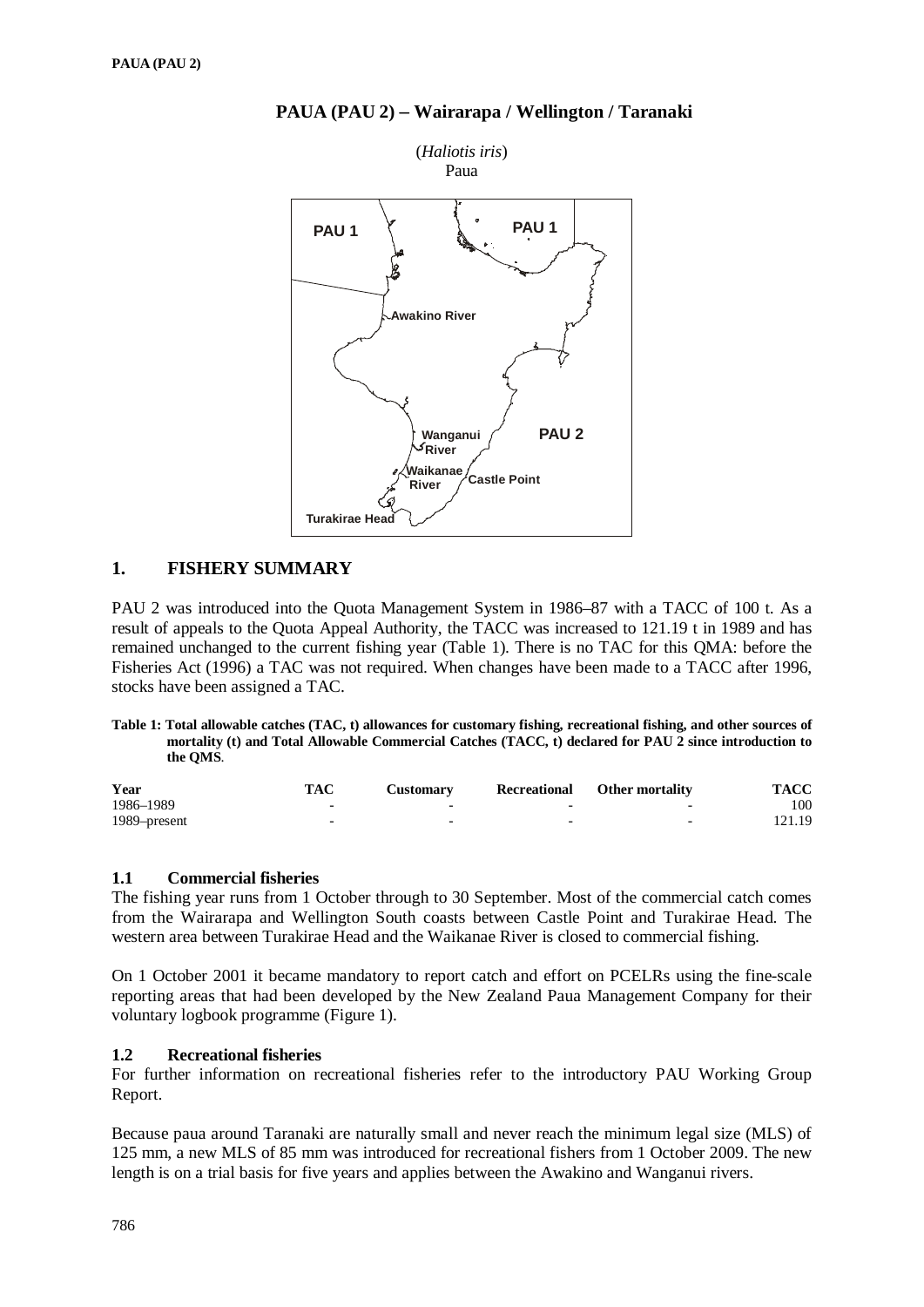

**Figure 1: Map of fine scale statistical reporting areas for PAU 2.**

Landings for PAU 2 are shown in Table 2.

|  |  |  |  |  |  | Table 2: TACC and reported landings (t) of paua in PAU 2 from 1983–84 to present. |
|--|--|--|--|--|--|-----------------------------------------------------------------------------------|
|--|--|--|--|--|--|-----------------------------------------------------------------------------------|

| Year        | Landings | TACC   |
|-------------|----------|--------|
| 1983-84*    | 110      |        |
| 1984-85*    | 154      |        |
| 1985-86*    | 92       |        |
| 1986-87*    | 96.2     | 100    |
| 1987-88*    | 122.11   | 111.33 |
| 1988-89*    | 121.5    | 120.12 |
| 1989-90     | 127.28   | 121.19 |
| 1990-91     | 125.82   | 121.19 |
| 1991-92     | 116.66   | 121.19 |
| 1992-93     | 119.13   | 121.19 |
| 1993-94     | 125.22   | 121.19 |
| 1994-95     | 113.28   | 121.19 |
| 1995-96     | 119.75   | 121.19 |
| 1996-97     | 118.86   | 121.19 |
| 1997-98     | 122.41   | 121.19 |
| 1998-99     | 115.22   | 121.19 |
| 1999-00     | 122.48   | 121.19 |
| 2000-01     | 122.92   | 121.19 |
| $2001 - 02$ | 116.87   | 121.19 |
| $2002 - 03$ | 121.19   | 121.19 |
| 2003-04     | 121.06   | 121.19 |
| $2004 - 05$ | 121.19   | 121.19 |
| $2005 - 06$ | 121.14   | 121.19 |
| 2006-07     | 121.20   | 121.19 |
| $2007 - 08$ | 121.06   | 121.19 |
| 2008-09     | 121.18   | 121.19 |
| 2009-10     | 121.13   | 121.19 |
| $2010 - 11$ | 121.18   | 121.19 |
| $2011 - 12$ | 120.01   | 121.19 |
| 2012-13     | 122      | 121    |
| * FSU data. |          |        |

### **1.3 Customary fisheries**

For further information on customary fisheries refer to the introductory PAU Working Group Report.

#### **1.4 Illegal catch**

It is widely believed that the level of illegal harvesting is high around Wellington and on the Wairarapa coast. For further information on illegal catch refer to the introductory PAU Working Group Report.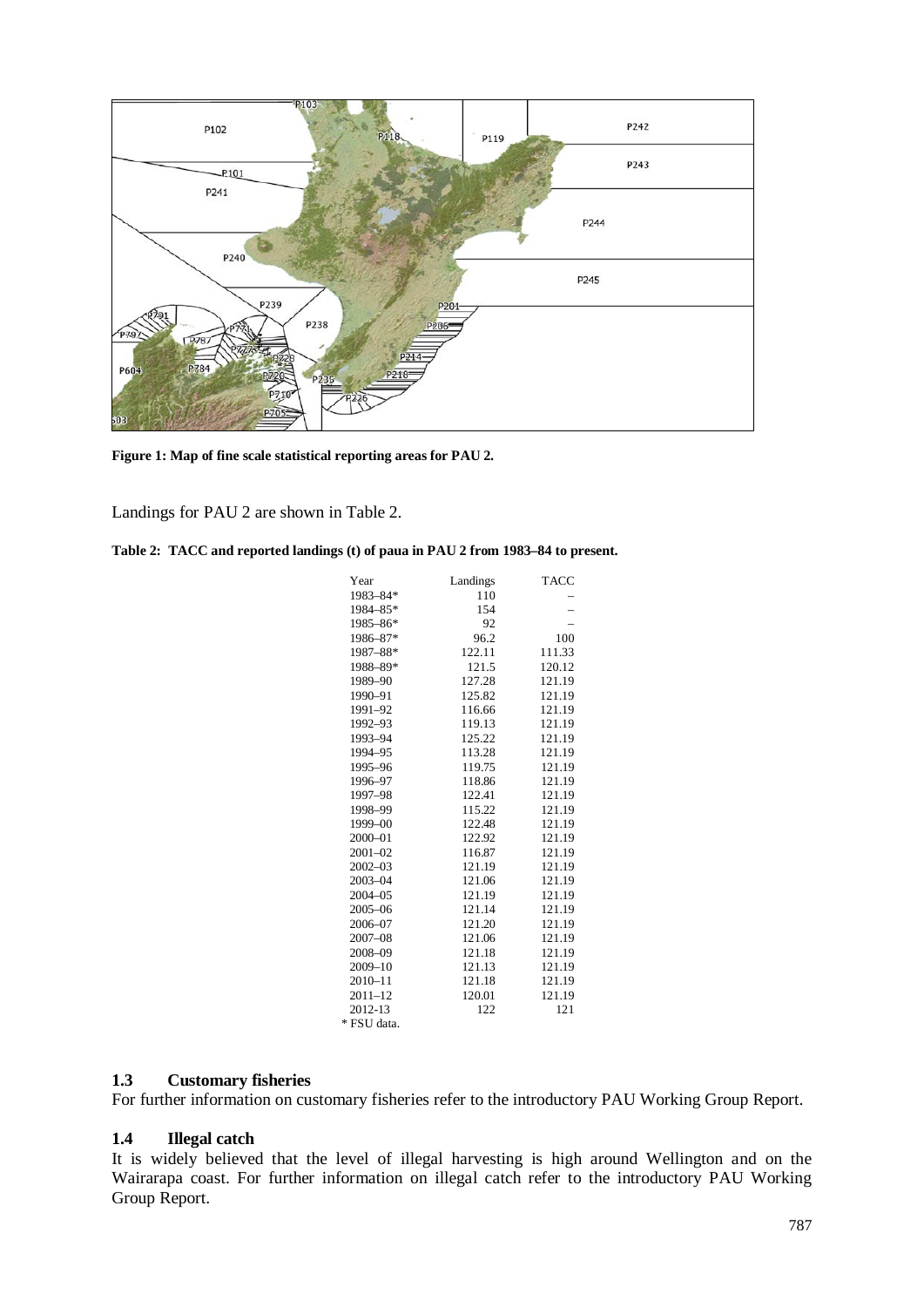

**Figure 2: Historical landings and TACC for PAU 2 from 1983–84 to present. QMS data from 1986–present.** 

#### **1.5 Other sources of mortality**

For further information on other sources of mortality refer to the introductory PAU Working Group Report.

# **2. BIOLOGY**

For further information on paua biology refer to the introductory PAU Working Group Report. A summary of published estimates of biological parameters for PAU 2 is presented in Table 3.

#### **Table 3: Estimates of biological parameters (***H. iris***)**

| Area<br>1. Size at maturity (shell length)                                      |                          | Estimate                      | Source                                           |
|---------------------------------------------------------------------------------|--------------------------|-------------------------------|--------------------------------------------------|
| Wellington<br>Taranaki                                                          | 50% mature<br>50% mature | 71.7 mm<br>58.9 mm            | Naylor et al. $(2006)$<br>Naylor & Andrew (2000) |
| 2. Fecundity = $a$ (length) <sup>b</sup> (eggs, shell length in mm)<br>Taranaki | $a = 43.98$              | $b = 2.07$                    | Naylor & Andrew (2000)                           |
| 3. Exponential growth parameters (both sexes combined)                          |                          |                               |                                                  |
| Wellington                                                                      | $g_{50}$<br>$g_{100}$    | 30.58 mm<br>$14.8 \text{ mm}$ | Naylor et al. $(2006)$                           |
| Taranaki                                                                        | $G_{25}$<br>$G_{75}$     | 18.4 mm<br>$2.8 \text{ mm}$   | Naylor & Andrew (2000)                           |

## **3. STOCKS AND AREAS**

For further information on stocks and areas refer to the introductory PAU Working Group Report.

## **4. RELATIVE ABUNDANCE INDEX**

A standardised CPUE index based on commercial catch was constructed covering the 1990 to 2007 fishing years (McKenzie et al 2009). The index was based on CELR data for 1990 to 2001, and PCELR data collapsed into CELR format for 2002 to 2007, with units of kilograms per diver day. The index shows a decline from 1990 to 1992, increasing to 2000, then fluctuating but essentially constant since (Table 4, Figure 3). A large portion of PAU 2, including the Wellington south coast, is closed to commercial fishing. This means that the CPUE series collected from the commercial catch and effort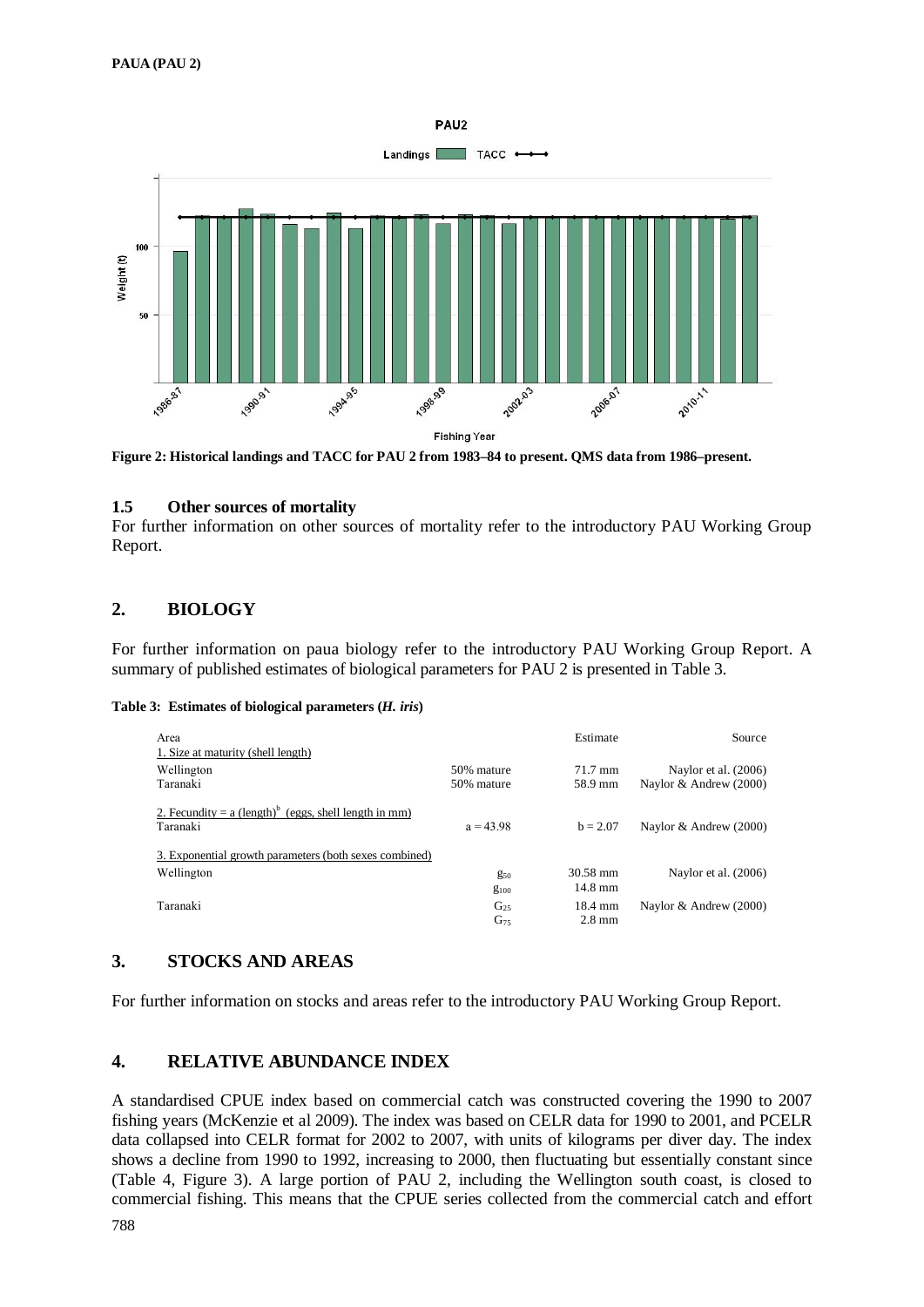data are exclusive of this large area. Given that it is widely believed that the level of illegal harvesting is high around Wellington, the abundance of paua in the fishery as a whole will not be captured very well by the CPUE index, which will only reflect abundance outside of the closed area. This is a cause for concern if stocks in the closed area are being depleted.

There is also a large amount of literature on abalone which suggests that any apparent stability in CPUE should be interpreted with caution; and CPUE may not be proportional to abundance as it is possible to maintain high catch rates despite a falling biomass. This occurs because paua tend to aggregate and in order to maximise their catch rates divers' move from areas that have been depleted of paua, to areas with higher density. The consequence of this fishing behaviour is that overall abundance is decreasing but CPUE is remaining stable.

| Table 4: The standardised CPUE for PAU 2, 1990–2007. |  |  |  |
|------------------------------------------------------|--|--|--|
|------------------------------------------------------|--|--|--|

| Fishing year | Number of records | <b>Standardised CPUE</b> | <b>CV</b> |
|--------------|-------------------|--------------------------|-----------|
| 1990         | 288               | 111                      | 0.11      |
| 1991         | 413               | 91                       | 0.10      |
| 1992         | 320               | 86                       | 0.10      |
| 1993         | 286               | 96                       | 0.11      |
| 1994         | 253               | 92                       | 0.10      |
| 1995         | 220               | 107                      | 0.11      |
| 1996         | 230               | 108                      | 0.11      |
| 1997         | 228               | 111                      | 0.11      |
| 1998         | 141               | 139                      | 0.12      |
| 1999         | 191               | 155                      | 0.12      |
| 2000         | 188               | 162                      | 0.12      |
| 2001         | 180               | 138                      | 0.12      |
| 2002         | 140               | 149                      | 0.12      |
| 2003         | 153               | 157                      | 0.12      |
| 2004         | 148               | 166                      | 0.12      |
| 2005         | 148               | 147                      | 0.12      |
| 2006         | 166               | 156                      | 0.12      |
| 2007         | 166               | 147                      | 0.12      |



**Fishing Year** 

**Figure 3: Standardised CPUE index for PAU 2 1990–2007 with 95% confidence intervals. The vertical line delineates between CELR and PCELR data**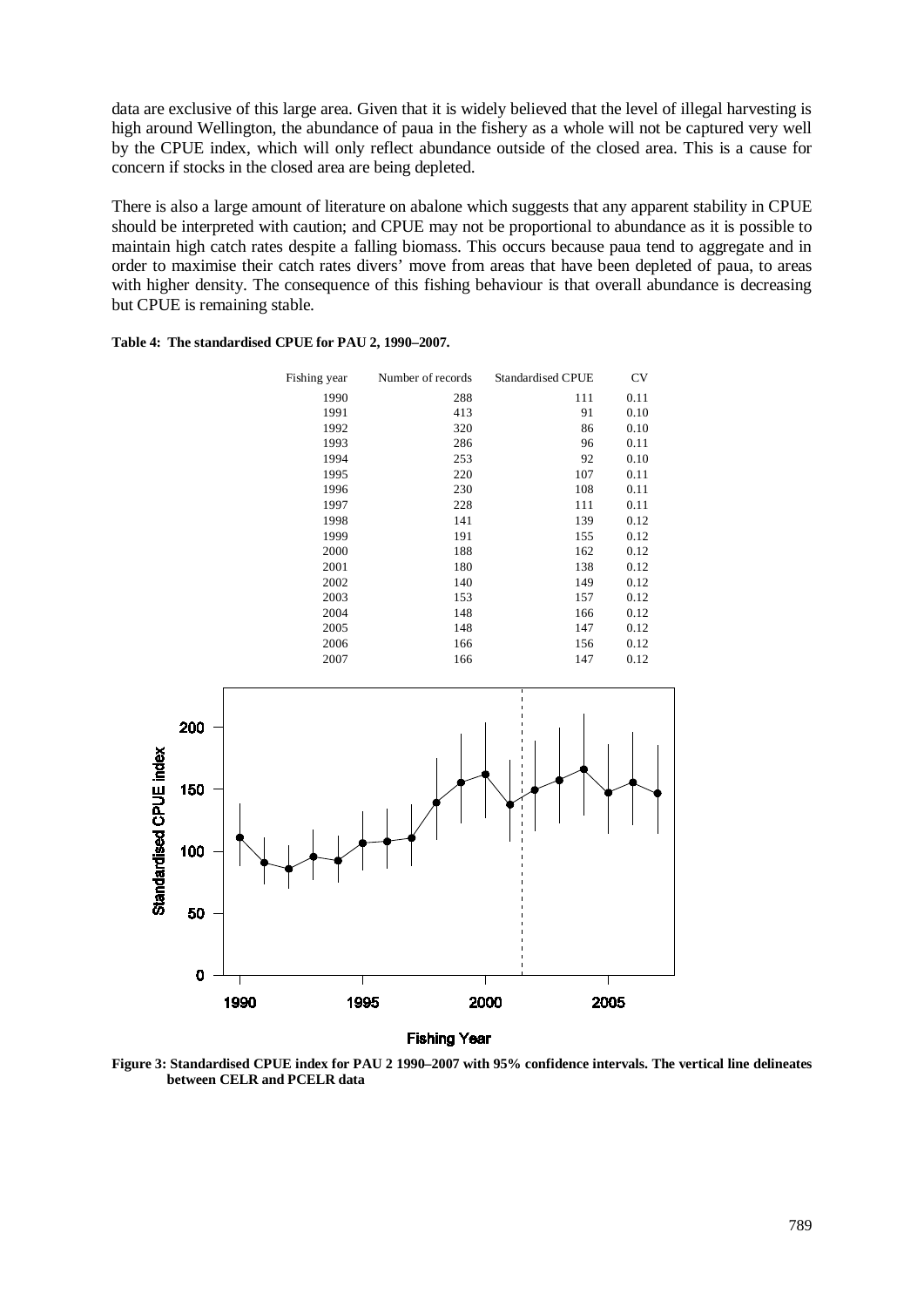# **5. STATUS OF THE STOCKS**

### **Stock Structure Assumptions**

A genetic discontinuity between North Island and South Island paua populations was found approximately around the area of Cook Strait (Will & Gemmell 2008).

### • **PAU 2 -** *Haliotis iris*

| <b>Stock Status</b>              |                                                |
|----------------------------------|------------------------------------------------|
| Year of Most Recent              | 2007                                           |
| Assessment                       |                                                |
| <b>Assessment Runs Presented</b> | Standardised CPUE index                        |
| <b>Reference Points</b>          | Target: $40\% B_0$ (Default as per HSS)        |
|                                  | Soft Limit: 20% $B_0$ (Default as per HSS)     |
|                                  | Hard Limit: 10% $B_0$ (Default as per HSS)     |
| Status in relation to Target     | Unknown                                        |
| Status in relation to Limits     | Unlikely $(< 40\%)$ to be below the Hard Limit |



**Standardised CPUE index for PAU 2 1990–2007 with 95% confidence intervals. The vertical line delineates between CELR and PCELR data.** 

| <b>Fishery and Stock Trends</b> |                                                           |
|---------------------------------|-----------------------------------------------------------|
| Recent Trend in Biomass or      | -                                                         |
| Proxy                           |                                                           |
| Recent Trend in Fishing         |                                                           |
| Mortality or proxy              |                                                           |
| Other Abundance Indices         | Standardised CPUE increased between 1992 and 2000 and has |
|                                 | since remained fairly stable up to 2007.                  |
| Trends in Other Relevant        |                                                           |
| Indicators or Variables         |                                                           |

| <b>Projections and Prognosis</b>      |                                                         |
|---------------------------------------|---------------------------------------------------------|
| <b>Stock Projections or Prognosis</b> | No stock assessment has been undertaken for this stock. |
| Probability of Current Catch or       | Soft Limit: Unknown                                     |
| TACC causing decline below            | Hard Limit: Unknown                                     |
| Limits                                |                                                         |

| <b>Assessment Methodology</b> |   |
|-------------------------------|---|
| Assessment Type               | - |
| Assessment Method             | - |